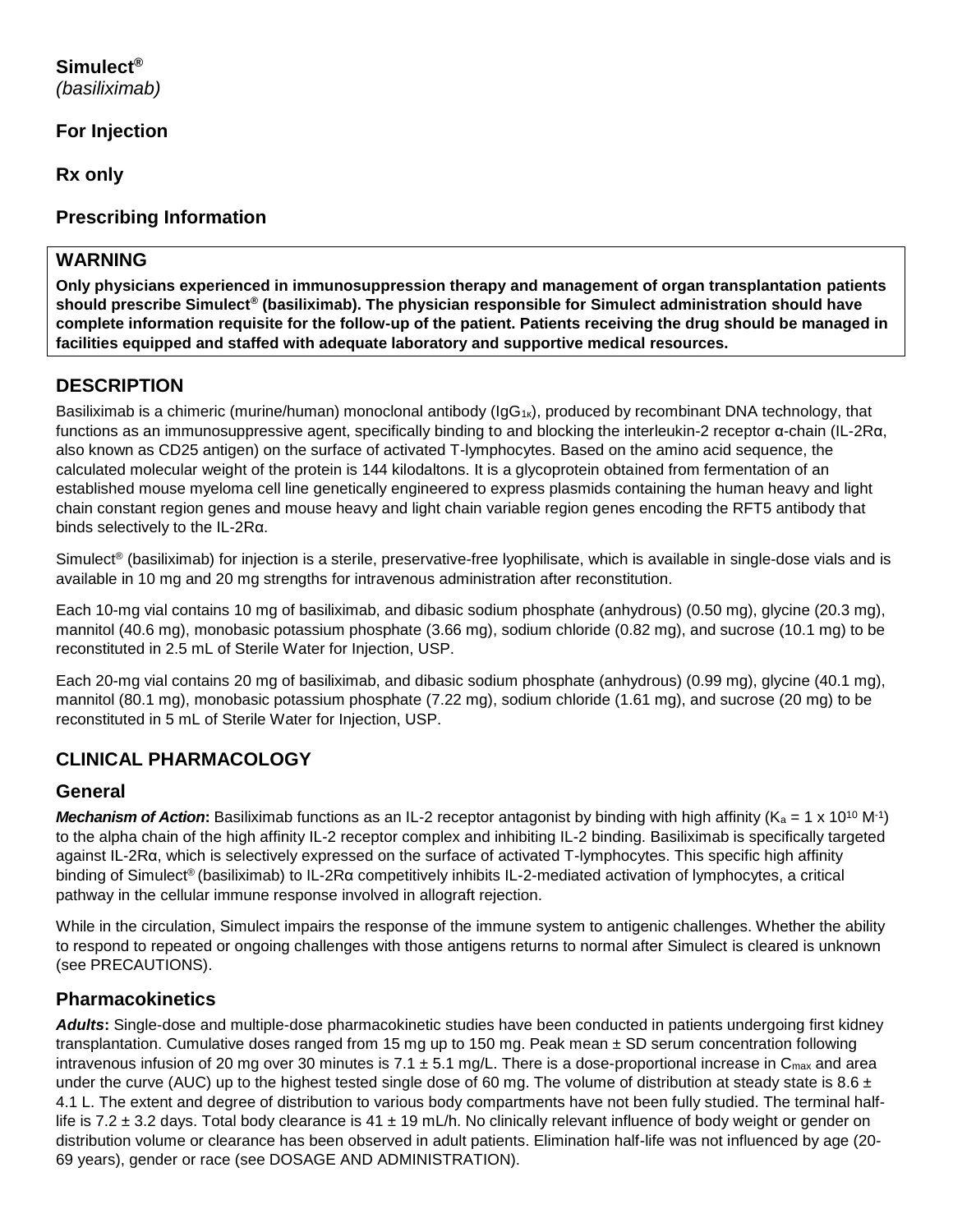*Pediatric***:** The pharmacokinetics of Simulect have been assessed in 39 pediatric patients undergoing renal transplantation. In infants and children (1-11 years of age,  $n = 25$ ), the distribution volume and clearance were reduced by about 50% compared to adult renal transplantation patients. The volume of distribution at steady state was  $4.8 \pm 2.1$  L, half-life was  $9.5 \pm 4.5$  days and clearance was  $17 \pm 6$  mL/h. Disposition parameters were not influenced to a clinically relevant extent by age (1-11 years of age), body weight (9-37 kg) or body surface area (0.44-1.20 m<sup>2</sup>) in this age group. In adolescents (12-16 years of age,  $n = 14$ ), disposition was similar to that in adult renal transplantation patients. The volume of distribution at steady state was 7.8  $\pm$  5.1 L, half-life was 9.1  $\pm$  3.9 days and clearance was 31  $\pm$  19 mL/h (see DOSAGE AND ADMINISTRATION).

#### **Pharmacodynamics**

Complete and consistent binding to IL-2Rα in adults is maintained as long as serum Simulect levels exceed 0.2 mcg/mL. As concentrations fall below this threshold, the IL-2Rα sites are no longer fully bound and the number of T-cells expressing unbound IL-2Rα returns to pretherapy values within 1-2 weeks. The relationship between serum concentration and receptor saturation was assessed in 13 pediatric patients and was similar to that characterized in adult renal transplantation patients. *In vitro* studies using human tissues indicate that Simulect binds only to lymphocytes.

The duration of clinically relevant IL-2 receptor blockade after the recommended course of Simulect is not known. When basiliximab was added to a regimen of cyclosporine, USP (MODIFIED) and corticosteroids in adult patients, the duration of IL-2Rα saturation was 36 ± 14 days (mean ± SD), similar to that observed in pediatric patients (36 ± 14 days) (see DOSAGE AND ADMINISTRATION). When basiliximab was added to a triple therapy regimen consisting of cyclosporine, USP (MODIFIED), corticosteroids, and azathioprine in adults, the duration was 50  $\pm$  20 days and when added to cyclosporine, USP (MODIFIED), corticosteroids, and mycophenolate mofetil in adults, the duration was  $59 \pm 17$ days (see PRECAUTIONS, Drug Interactions). No significant changes to circulating lymphocyte numbers or cell phenotypes were observed by flow cytometry.

## **CLINICAL STUDIES**

The safety and efficacy of Simulect® (basiliximab) for the prophylaxis of acute organ rejection in adults following cadaveric- or living-donor renal transplantation were assessed in four randomized, double-blind, placebo-controlled clinical studies (1,184 patients). Of these four, two studies (Study 1 [EU/CAN] and Study 2 [US Study]) compared two 20 mg doses of Simulect with placebo, each administered intravenously as an infusion, as part of a standard immunosuppressive regimen comprised of cyclosporine, USP (MODIFIED) and corticosteroids. The other two controlled studies compared two 20-mg doses of Simulect with placebo, each administered intravenously as a bolus injection, as part of a standard triple-immunosuppressive regimen comprised of cyclosporine, USP (MODIFIED), corticosteroids and either azathioprine or mycophenolate mofetil (Study 3 and Study 4, respectively). The first dose of Simulect or placebo was administered within 2 hours prior to transplantation surgery (Day 0) and the second dose administered on Day 4 posttransplantation. The regimen of Simulect was chosen to provide 30-45 days of IL-2Rα saturation.

Seven hundred twenty-nine patients were enrolled in the two studies using a dual maintenance immunosuppressive regimen comprised of cyclosporine, USP (MODIFIED) and corticosteroids, of which 363 patients were treated with Simulect and 358 patients were placebo-treated. Study 1 was conducted at 21 sites in Europe and Canada (EU/CAN Study); Study 2 was conducted at 21 sites in the USA (US Study). Patients 18-75 years of age undergoing first cadaveric- (Study 1 and Study 2) or living-donor (Study 2 only) renal transplantation, with ≥ 1 HLA mismatch, were enrolled.<sup>1,2</sup>

The primary efficacy endpoint in both studies was the incidence of death, graft loss or an episode of acute rejection during the first 6 months post-transplantation. Secondary efficacy endpoints included the primary efficacy variable measured during the first 12 months post-transplantation, the incidence of biopsy-confirmed acute rejection during the first 6 and 12 months post-transplantation and patient survival and graft survival, each measured at 12 months post-transplantation. Table 1 summarizes the results of these studies. Figure 1 displays the Kaplan-Meier estimates of the percentage of patients by treatment group experiencing the primary efficacy endpoint during the first 12 months post-transplantation for Study 2. Patients in both studies receiving Simulect experienced a significantly lower incidence of biopsy-confirmed rejection episodes at both 6 and 12 months post-transplantation. There was no difference in the rate of delayed graft function, patient survival, or graft survival between Simulect-treated patients and placebo-treated patients in either study.

There was no evidence that the clinical benefit of Simulect was limited to specific subpopulations based on age, gender, race, donor type (cadaveric or living donor allograft), or history of diabetes mellitus.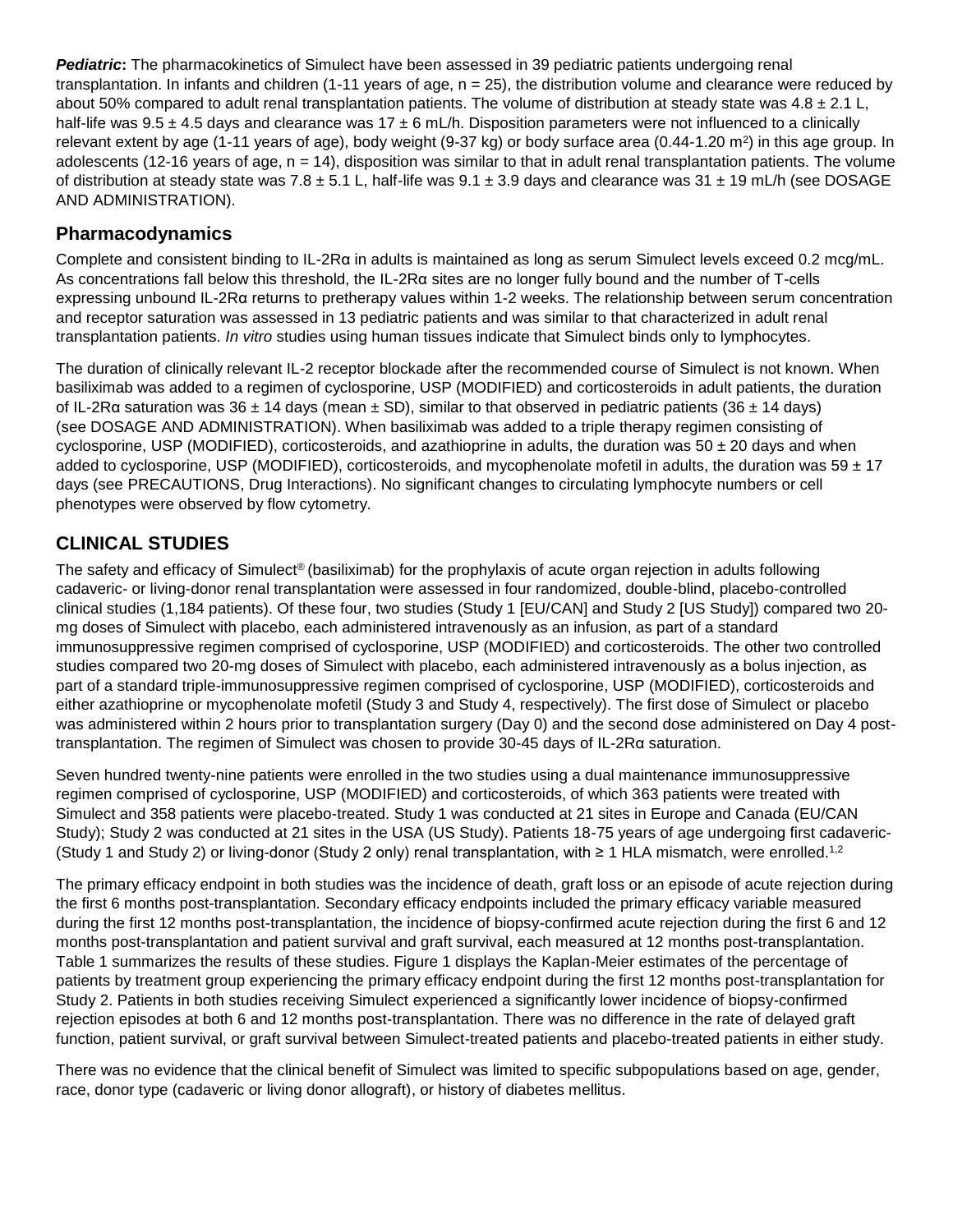| Table 1.                                                  | <b>Efficacy Parameters (Percentage of Patients)</b>                                      |                                      |         |                        |                                      |         |  |  |
|-----------------------------------------------------------|------------------------------------------------------------------------------------------|--------------------------------------|---------|------------------------|--------------------------------------|---------|--|--|
| Dual-therapy Regimen (cyclosporine* and corticosteroids)  |                                                                                          |                                      |         |                        |                                      |         |  |  |
|                                                           |                                                                                          | Study 1                              |         |                        | Study 2                              |         |  |  |
|                                                           | Placebo<br>$(N = 185)$                                                                   | Simulect <sup>®</sup><br>$(N = 190)$ | p-value | Placebo<br>$(N = 173)$ | Simulect <sup>®</sup><br>$(N = 173)$ | p-value |  |  |
| <b>Primary endpoint</b>                                   |                                                                                          |                                      |         |                        |                                      |         |  |  |
| Death, graft loss or acute rejection episode (0-6 months) |                                                                                          |                                      |         |                        |                                      |         |  |  |
|                                                           | 57%                                                                                      | 42%                                  | 0.003   | 55%                    | 38%                                  | 0.002   |  |  |
|                                                           | <b>Secondary endpoints</b><br>Death, graft loss or acute rejection episode (0-12 months) |                                      |         |                        |                                      |         |  |  |
|                                                           | 60%                                                                                      | 46%                                  | 0.007   | 58%                    | 41%                                  | 0.001   |  |  |
| Biopsy-confirmed rejection episode (0-6 months)           |                                                                                          |                                      |         |                        |                                      |         |  |  |
|                                                           | 44%                                                                                      | 30%                                  | 0.007   | 46%                    | 33%                                  | 0.015   |  |  |
| Biopsy-confirmed rejection episode (0-12 months)          |                                                                                          |                                      |         |                        |                                      |         |  |  |
|                                                           | 46%                                                                                      | 32%                                  | 0.005   | 49%                    | 35%                                  | 0.009   |  |  |
|                                                           | Patient survival (12 months)                                                             |                                      |         |                        |                                      |         |  |  |
|                                                           | 97%                                                                                      | 95%                                  | 0.29    | 96%                    | 97%                                  | 0.56    |  |  |
| Patients with functioning graft (12 months)               |                                                                                          |                                      |         |                        |                                      |         |  |  |
|                                                           | 87%                                                                                      | 88%                                  | 0.70    | 93%                    | 95%                                  | 0.50    |  |  |

\*USP (MODIFIED).





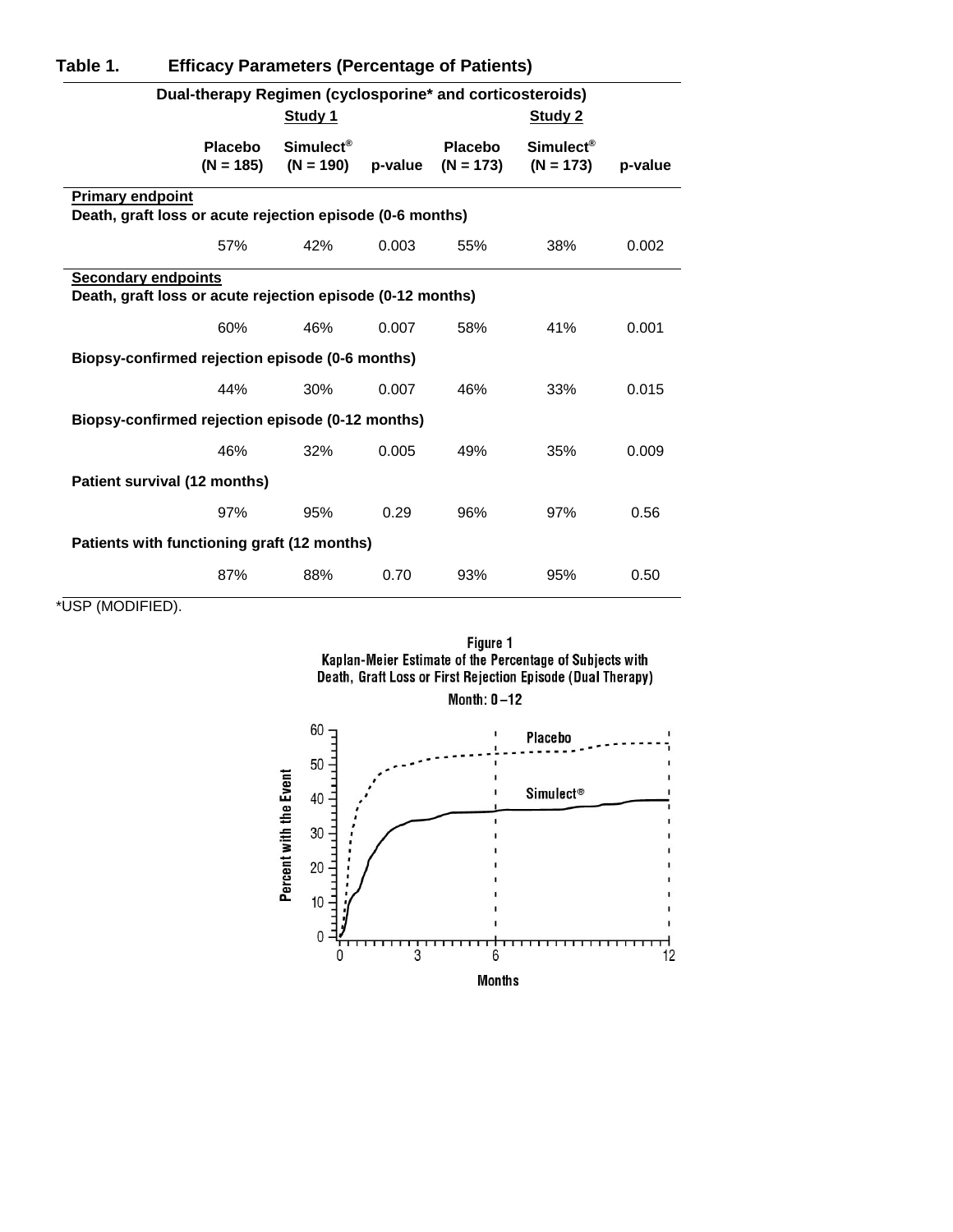Two double-blind, randomized, placebo-controlled studies (Study 3 and Study 4) assessed the safety and efficacy of Simulect for the prophylaxis of acute renal transplant rejection in adults when used in combination with a triple immunosuppressive regimen. In Study 3, 340 patients were concomitantly treated with cyclosporine, USP (MODIFIED), corticosteroids and azathioprine (AZA), of which 168 patients were treated with Simulect and 172 patients were treated with placebo. In Study 4, 123 patients were concomitantly treated with cyclosporine, USP (MODIFIED), corticosteroids and mycophenolate mofetil (MMF), of which 59 patients were treated with Simulect and 64 patients were treated with placebo. Patients 18-70 years of age undergoing first or second cadaveric or living donor (related or unrelated) renal transplantation were enrolled in both studies.

The results of Study 3 are shown in Table 2. These results are consistent with the findings from Study 1 and Study 2.

#### **Table 2. Efficacy Parameters (Percentage of Patients)**

| Study 3: Triple-therapy Regimen (cyclosporine*, corticosteroids, and azathioprine) |                                          |             |         |  |  |  |
|------------------------------------------------------------------------------------|------------------------------------------|-------------|---------|--|--|--|
|                                                                                    | $Simulect^{\circledR}$<br><b>Placebo</b> |             |         |  |  |  |
|                                                                                    | $(N = 172)$                              | $(N = 168)$ | p-value |  |  |  |
| <b>Primary endpoint</b>                                                            |                                          |             |         |  |  |  |
| Acute rejection episode (0-6 months)                                               | 35%                                      | 21%         | 0.005   |  |  |  |
| <b>Secondary endpoints</b>                                                         |                                          |             |         |  |  |  |
| Death, graft loss or acute rejection episode (0-6 months)                          | 40%                                      | 26%         | 0.008   |  |  |  |
| Biopsy-confirmed rejection episode (0-6 months)                                    | 29%                                      | 18%         | 0.023   |  |  |  |
| Patient survival (12 months)                                                       | 97%                                      | 98%         | 1.000   |  |  |  |
| Patients with functioning graft (12 months)                                        | 88%                                      | 90%         | 0.599   |  |  |  |

\*USP (MODIFIED).

In Study 4, the percentage of patients experiencing biopsy-proven acute rejection by 6 months was 15% (9 of 59 patients) in the Simulect group and 27% (17 of 64 patients) in the placebo group. Although numerically lower, the difference in acute rejection was not significant.

In a multicenter, randomized, double-blind, placebo-controlled trial of Simulect for the prevention of allograft rejection in liver transplant recipients (n = 381) receiving concomitant cyclosporine, USP (MODIFIED) and steroids, the incidence of the combined endpoint of death, graft loss, or first biopsy-confirmed rejection episode at either 6 or 12 months was similar between patients randomized to receive Simulect and those randomized to receive placebo.

The efficacy of Simulect for the prophylaxis of acute rejection in recipients of a second renal allograft has not been demonstrated.

## **Long-Term Followup**

Five-year patient survival and graft survival data were provided by 71% and 58% of the original subjects of Study 1 and Study 2, respectively. Subjects in both studies continued to receive a dual-therapy regimen with cyclosporine, USP (MODIFIED) and corticosteroid. No difference was observed between groups in the 5-year graft survival in either Study 1 (91% Simulect group, 92% placebo group) or Study 2 (85% Simulect group, 86% placebo group). In Study 1, patient survival was lower in the Simulect-treated patients compared to the placebo-treated patients (142/163 [87%] vs. 156/164 [95%], respectively). The cause of this difference in survival is unknown. The data do not indicate an increase in malignancy- or infection-related mortality. In Study 2, patient survival in the placebo group (90%) was the same compared to Simulect group (90%).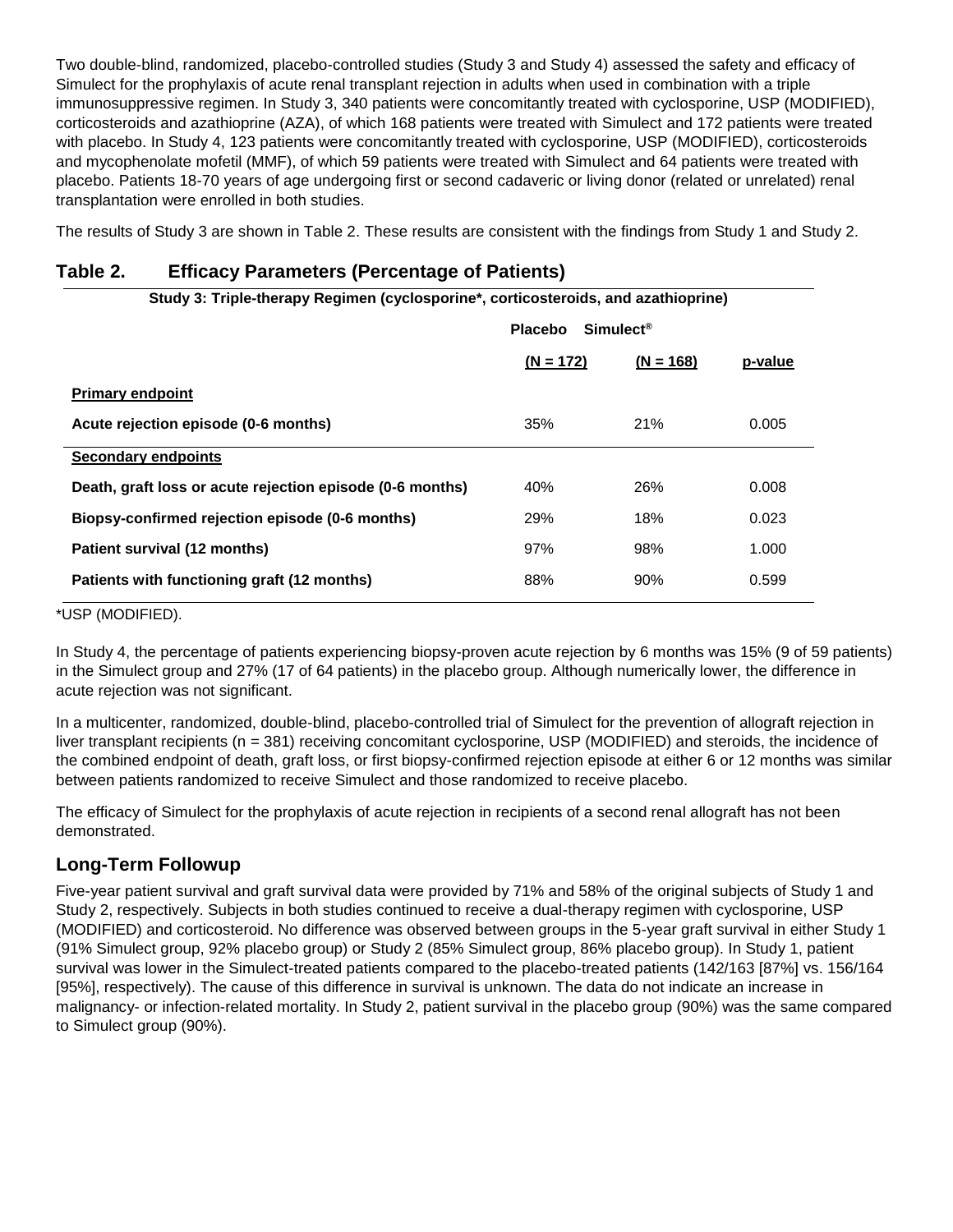## **INDICATIONS AND USAGE**

Simulect<sup>®</sup> (basiliximab) is indicated for the prophylaxis of acute organ rejection in patients receiving renal transplantation when used as part of an immunosuppressive regimen that includes cyclosporine, USP (MODIFIED), and corticosteroids.

The efficacy of Simulect for the prophylaxis of acute rejection in recipients of other solid organ allografts has not been demonstrated.

## **CONTRAINDICATIONS**

Simulect<sup>®</sup> (basiliximab) is contraindicated in patients with known hypersensitivity to basiliximab or any other component of the formulation. See composition of Simulect under DESCRIPTION.

## **WARNINGS. See Boxed WARNING.**

## **General**

Simulect® (basiliximab) should be administered under qualified medical supervision. Patients should be informed of the potential benefits of therapy and the risks associated with administration of immunosuppressive therapy.

While neither the incidence of lymphoproliferative disorders nor opportunistic infections was higher in Simulect-treated patients than in placebo-treated patients, patients on immunosuppressive therapy are at increased risk for developing these complications and should be monitored accordingly.

## *Hypersensitivity*

Severe acute (onset within 24 hours) hypersensitivity reactions, including anaphylaxis have been observed both on initial exposure to Simulect and/or following re-exposure after several months. These reactions may include hypotension, tachycardia, cardiac failure, dyspnea, wheezing, bronchospasm, pulmonary edema, respiratory failure, urticaria, rash, pruritus, and/or sneezing. Extreme caution should be exercised in all patients previously given Simulect when being administered a subsequent course of Simulect. A subgroup of patients may be particularly at risk of developing severe hypersensitivity reactions on re-administration. These are patients in whom concomitant immunosuppression was discontinued prematurely (e.g., due to abandoned transplantation or early loss of the graft) following the initial administration of Simulect. If a severe hypersensitivity reaction occurs, therapy with Simulect should be permanently discontinued. Medications for the treatment of severe hypersensitivity reactions, including anaphylaxis should be available for immediate use.

## **PRECAUTIONS**

#### **General**

It is not known whether Simulect<sup>®</sup> (basiliximab) use will have a long-term effect on the ability of the immune system to respond to antigens first encountered during Simulect-induced immunosuppression.

## *Immunogenicity*

Of renal transplantation patients treated with Simulect and tested for anti-idiotype antibodies, 4/339 developed an antiidiotype antibody response, with no deleterious clinical effect upon the patient. In none of these cases was there evidence that the presence of anti-idiotype antibody accelerated Simulect clearance or decreased the period of receptor saturation. In Study 2, the incidence of human anti-murine antibody (HAMA) in renal transplantation patients treated with Simulect was 2/138 in patients not exposed to muromonab-CD3 and 4/34 in patients who subsequently received muromonab-CD3. The available clinical data on the use of muromonab-CD3 in patients previously treated with Simulect suggest that subsequent use of muromonab-CD3 or other murine anti-lymphocytic antibody preparations is not precluded.

These data reflect the percentage of patients whose test results were considered positive for antibodies to Simulect in an ELISA assay, and are highly dependent on the sensitivity and specificity of the assay. Additionally the observed incidence of antibody positivity in an assay may be influenced by several factors, including sample handling, concomitant medications, and underlying disease. For these reasons, comparison of the incidence of antibodies to Simulect with the incidence of antibodies to other products may be misleading.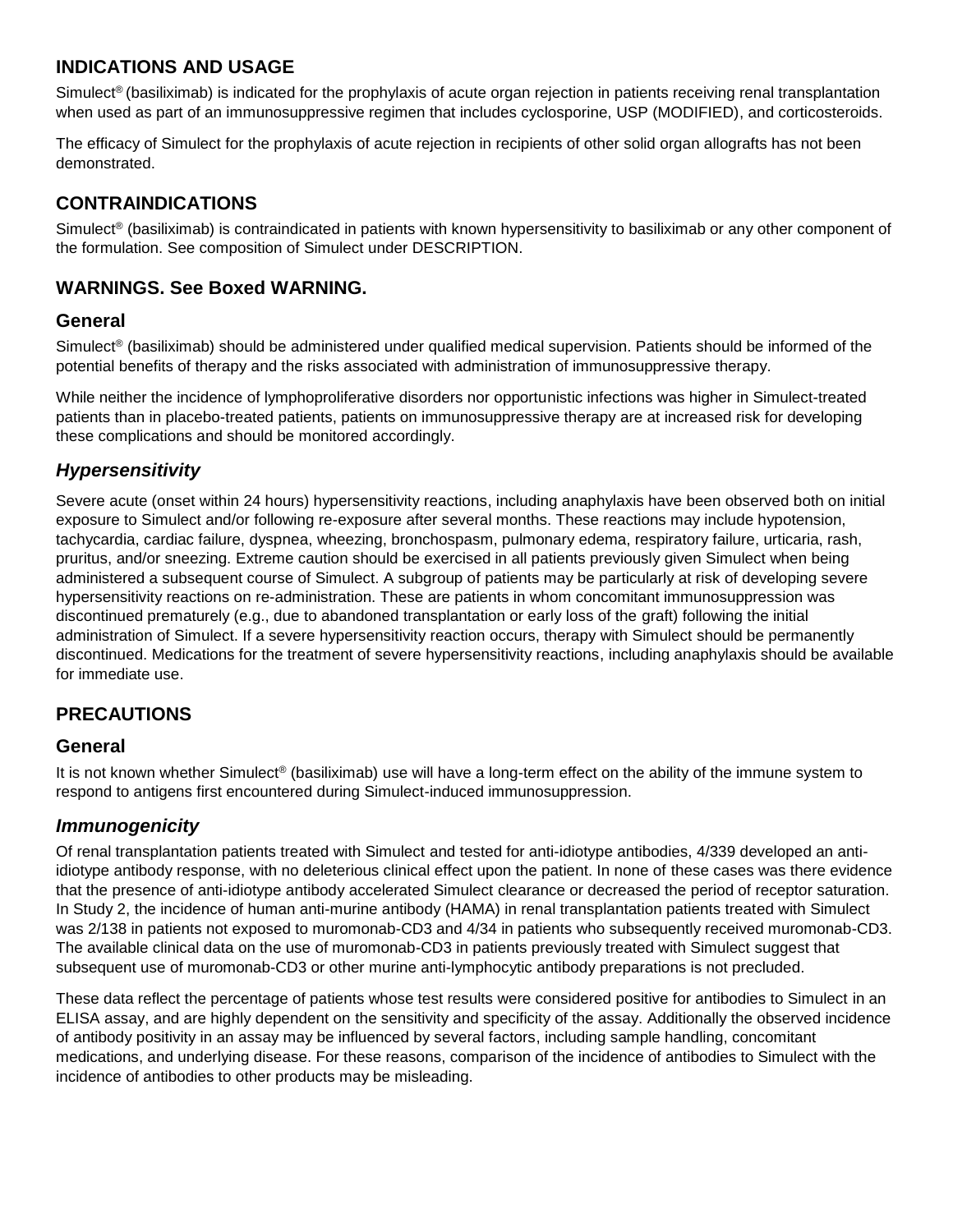## **Drug Interactions**

No dose adjustment is necessary when Simulect is added to triple-immunosuppression regimens, including cyclosporine, corticosteroids, and either azathioprine or mycophenolate mofetil. Three clinical trials have investigated Simulect use in combination with triple-therapy regimens. Pharmacokinetics were assessed in two of these trials. Total body clearance of Simulect was reduced by an average 22% and 51% when azathioprine and mycophenolate mofetil, respectively, were added to a regimen consisting of cyclosporine, USP (MODIFIED) and corticosteroids. Nonetheless, the range of individual Simulect clearance values in the presence of azathioprine (12-57 mL/h) or mycophenolate mofetil (7-54 mL/h) did not extend outside the range observed with dual therapy (10-78 mL/h). The following medications have been administered in clinical trials with Simulect with no increase in adverse reactions: ATG/ALG, azathioprine, corticosteroids, cyclosporine, mycophenolate mofetil, and muromonab-CD3.

## *Carcinogenesis/Mutagenesis/Impairment of Fertility*

No mutagenic potential of Simulect was observed in the *in vitro* assays with Salmonella (Ames) and V79 Chinese hamster cells. No long-term or fertility studies in laboratory animals have been performed to evaluate the potential of Simulect to produce carcinogenicity or fertility impairment, respectively.

There are no adequate and well-controlled studies in pregnant women. No maternal toxicity, embryotoxicity, or teratogenicity was observed in cynomolgus monkeys 100 days post coitum following dosing with basiliximab during the organogenesis period; blood levels in pregnant monkeys were 13-fold higher than those seen in human patients. Immunotoxicology studies have not been performed in the offspring. Because IgG molecules are known to cross the placental barrier, because the IL-2 receptor may play an important role in development of the immune system, and because animal reproduction studies are not always predictive of human response, Simulect should only be used in pregnant women when the potential benefit justifies the potential risk to the fetus. Women of childbearing potential should use effective contraception before beginning Simulect therapy, during therapy, and for 4 months after completion of Simulect therapy.

## *Nursing Mothers*

It is not known whether Simulect is excreted in human milk. Because many drugs, including human antibodies are excreted in human milk, and because of the potential for adverse reactions, a decision should be made to discontinue nursing or to discontinue the drug, taking into account the importance of the drug to the mother.

## *Pediatric Use*

No randomized, placebo-controlled studies have been completed in pediatric patients. In a safety and pharmacokinetic study, 41 pediatric patients (1-11 years of age  $[n = 27]$ , 12-16 years of age  $[n = 14]$ , median age 8.1 years) were treated with Simulect via intravenous bolus injection in addition to standard immunosuppressive agents, including cyclosporine, USP (MODIFIED), corticosteroids, azathioprine, and mycophenolate mofetil. The acute rejection rate at 6 months was comparable to that in adults in the triple-therapy trials. The most frequently reported adverse events were hypertension, hypertrichosis, and rhinitis (49% each), urinary tract infections (46%), and fever (39%). Overall, the adverse event profile was consistent with general clinical experience in the pediatric renal transplantation population and with the profile in the controlled adult renal transplantation studies. The available pharmacokinetic data in children and adolescents are described in CLINICAL PHARMACOLOGY and DOSAGE AND ADMINISTRATION.

It is not known whether the immune response to vaccines, infection, and other antigenic stimuli administered or encountered during Simulect therapy is impaired or whether such response will remain impaired after Simulect therapy.

## *Geriatric Use*

Controlled clinical studies of Simulect have included a small number of patients 65 years and older (Simulect 28; placebo 32). From the available data comparing Simulect and placebo-treated patients, the adverse event profile in patients ≥ 65 years of age is not different from patients < 65 years of age and no age-related dosing adjustment is required. Caution must be used in giving immunosuppressive drugs to elderly patients.

# **ADVERSE REACTIONS**

Because clinical trials are conducted under widely varying conditions, adverse reaction rates observed in the clinical trials of a drug cannot be directly compared to rates in the clinical trials of another drug and may not reflect the rates observed in practice. The adverse reaction information from clinical trials does, however, provide a basis for identifying the adverse events that appear to be related to drug use and for approximating rates.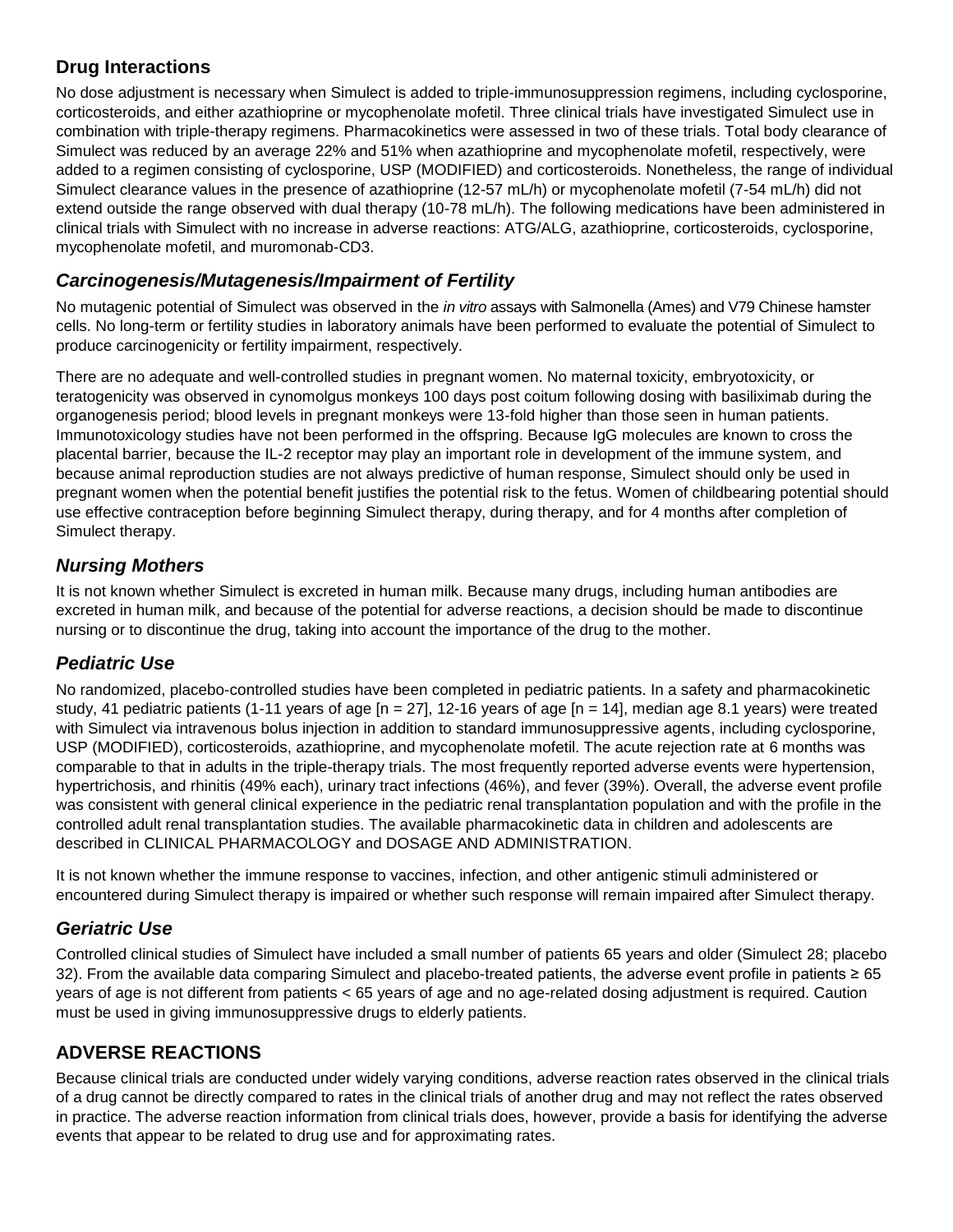The incidence of adverse events for Simulect® (basiliximab) was determined in four randomized, double-blind, placebocontrolled clinical trials for the prevention of renal allograft rejection. Two of the studies (Study 1 and Study 2), used a dual maintenance immunosuppressive regimen comprised of cyclosporine, USP (MODIFIED) and corticosteroids, whereas the other two studies (Study 3 and Study 4) used a triple-immunosuppressive regimen comprised of cyclosporine, USP (MODIFIED), corticosteroids, and either azathioprine or mycophenolate mofetil.

Simulect did not appear to add to the background of adverse events seen in organ transplantation patients as a consequence of their underlying disease and the concurrent administration of immunosuppressants and other medications. Adverse events were reported by 96% of the patients in the placebo-treated group and 96% of the patients in the Simulect-treated group. In the four placebo-controlled studies, the pattern of adverse events in 590 patients treated with the recommended dose of Simulect was similar to that in 594 patients treated with placebo. Simulect did not increase the incidence of serious adverse events observed compared with placebo.

The most frequently reported adverse events were gastrointestinal disorders, reported in 69% of Simulect-treated patients and 67% of placebo-treated patients.

The incidence and types of adverse events were similar in Simulect-treated and placebo-treated patients. The following adverse events occurred in ≥ 10% of Simulect-treated patients: *Gastrointestinal System:* constipation, nausea, abdominal pain, vomiting, diarrhea, dyspepsia; *Body as a Whole-General:* pain, peripheral edema, fever, viral infection; *Metabolic and Nutritional:* hyperkalemia, hypokalemia, hyperglycemia, hypercholesterolemia, hypophosphatemia, hyperuricemia; *Urinary System:* urinary tract infection; *Respiratory System:* dyspnea, upper respiratory tract infection; *Skin and Appendages:* surgical wound complications, acne; *Cardiovascular Disorders-General:* hypertension; *Central and Peripheral Nervous System:* headache, tremor; **Psychiatric:** insomnia; *Red Blood Cell:* anemia.

The following adverse events, not mentioned above, were reported with an incidence of ≥ 3% and < 10% in pooled analysis of patients treated with Simulect in the four controlled clinical trials, or in an analysis of the two dual-therapy trials: *Body as a Whole-General:* accidental trauma, asthenia, chest pain, increased drug level, infection, face edema, fatigue, dependent edema, generalized edema, leg edema, malaise, rigors, sepsis; *Cardiovascular:* abnormal heart sounds, aggravated hypertension, angina pectoris, cardiac failure, chest pain, hypotension; *Endocrine:* increased glucocorticoids; *Gastrointestinal***:** enlarged abdomen, esophagitis, flatulence, gastrointestinal disorder, gastroenteritis, GI hemorrhage, gum hyperplasia, melena, moniliasis, ulcerative stomatitis; *Heart Rate and Rhythm:* arrhythmia, atrial fibrillation, tachycardia; *Metabolic and Nutritional:* acidosis, dehydration, diabetes mellitus, fluid overload, hypercalcemia, hyperlipemia, hypertriglyceridemia, hypocalcemia, hypoglycemia, hypomagnesemia, hypoproteinemia, weight increase; *Musculoskeletal:* arthralgia, arthropathy, back pain, bone fracture, cramps, hernia, myalgia, leg pain; *Nervous System:* dizziness, neuropathy, paraesthesia, hypoesthesia; *Platelet and Bleeding:* hematoma, hemorrhage, purpura, thrombocytopenia, thrombosis; *Psychiatric:* agitation, anxiety, depression; *Red Blood Cell:* polycythemia; *Reproductive Disorders, Male:* genital edema, impotence; *Respiratory:* bronchitis, bronchospasm, abnormal chest sounds, coughing, pharyngitis, pneumonia, pulmonary disorder, pulmonary edema, rhinitis, sinusitis; *Skin and Appendages:* cyst, herpes simplex, herpes zoster, hypertrichosis, pruritus, rash, skin disorder, skin ulceration; *Urinary:* albuminuria, bladder disorder, dysuria, frequent micturition, hematuria, increased non-protein nitrogen, oliguria, abnormal renal function, renal tubular necrosis, surgery, ureteral disorder, urinary retention; *Vascular Disorders:* vascular disorder; *Vision Disorders:* cataract, conjunctivitis, abnormal vision; *White Blood Cell:* leucopenia. Among these events, leucopenia and hypertriglyceridemia occurred more frequently in the two triple-therapy studies using azathioprine and mycophenolate mofetil than in the dual-therapy studies.

#### **Malignancies**

The incidence of malignancies in the controlled clinical trials of renal transplant was not significantly different between groups at 1 year (9/590 Simulect-treated patients vs. 12/594 placebo-treated patients) or among patients with 5-year follow-up from Studies 1 and 2 (21/295 Simulect-treated patients vs. 21/291 placebo-treated patients). The incidence of lymphoproliferative disease was not significantly different between groups, and less than 1% in the Simulect-treated patients.

#### **Infections**

The overall incidence of cytomegalovirus infection was similar in Simulect- and placebo-treated patients (15% vs. 17%) receiving a dual- or triple-immunosuppression regimen. However, in patients receiving a triple-immunosuppression regimen, the incidence of serious cytomegalovirus infection was higher in Simulect-treated patients compared to placebotreated patients (11% vs. 5%). The rates of infections, serious infections, and infectious organisms were similar in the Simulect- and placebo-treatment groups among dual- and triple-therapy treated patients.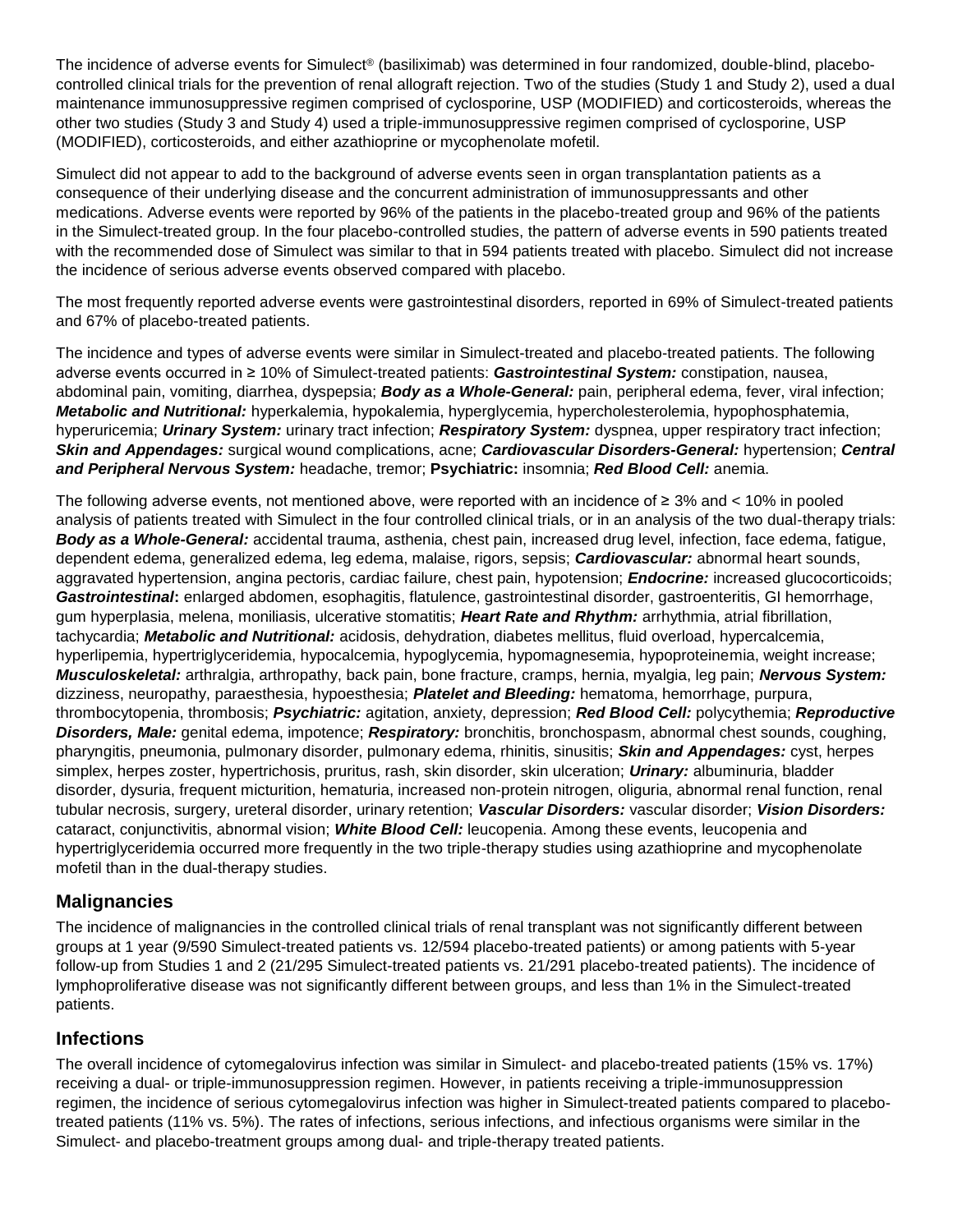## **Postmarketing Experience**

Severe acute hypersensitivity reactions, including anaphylaxis characterized by hypotension, tachycardia, cardiac failure, dyspnea, wheezing, bronchospasm, pulmonary edema, respiratory failure, urticaria, rash, pruritus, and/or sneezing, as well as capillary leak syndrome and cytokine release syndrome, have been reported during post-marketing experience with Simulect.

# **OVERDOSAGE**

A maximum tolerated dose of Simulect® (basiliximab) has not been determined in patients. During the course of clinical studies, Simulect has been administered to adult renal transplantation patients in single doses of up to 60 mg, or in divided doses over 3-5 days of up to 120 mg, without any associated serious adverse events. There has been one spontaneous report of a pediatric renal transplantation patient who received a single 20-mg dose (2.3 mg/kg) without adverse events.

# **DOSAGE AND ADMINISTRATION**

Simulect® (basiliximab) is used as part of an immunosuppressive regimen that includes cyclosporine, USP (MODIFIED) and corticosteroids. Simulect is for central or peripheral intravenous administration only. Reconstituted Simulect should be given either as a bolus injection or diluted to a volume of 25 mL (10-mg vial) or 50 mL (20-mg vial) with 0.9% Sodium Chloride Injection, USP or 5% Dextrose Injection, USP and administered as an intravenous infusion over 20 to 30 minutes. Bolus administration may be associated with nausea, vomiting and local reactions, including pain.

Simulect should only be administered once it has been determined that the patient will receive the graft and concomitant immunosuppression. Patients previously administered Simulect should only be re-exposed to a subsequent course of therapy with extreme caution due to the potential risk of hypersensitivity (see WARNINGS).

Parenteral drug products should be inspected visually for particulate matter and discoloration before administration. After reconstitution, Simulect should be a clear-to-opalescent, colorless solution. If particulate matter is present or the solution is colored, do not use.

Care must be taken to assure sterility of the prepared solution because the drug product does not contain any antimicrobial preservatives or bacteriostatic agents.

It is recommended that after reconstitution, the solution should be used immediately. If not used immediately, it can be stored at 2ºC to 8ºC (36ºF to 46ºF) for 24 hours or at room temperature for 4 hours. Discard the reconstituted solution if not used within 24 hours.

No incompatibility between Simulect and polyvinyl chloride bags or infusion sets has been observed. No data are available on the compatibility of Simulect with other intravenous substances. Other drug substances should not be added or infused simultaneously through the same intravenous line.

## **Adults**

In adult patients, the recommended regimen is two doses of 20 mg each. The first 20-mg dose should be given within 2 hours prior to transplantation surgery. The recommended second 20-mg dose should be given 4 days after transplantation. The second dose should be withheld if complications, such as severe hypersensitivity reactions to Simulect or graft loss occur.

## **Pediatric**

In pediatric patients weighing less than 35 kg, the recommended regimen is two doses of 10 mg each. In pediatric patients weighing 35 kg or more, the recommended regimen is two doses of 20 mg each. The first dose should be given within 2 hours prior to transplantation surgery. The recommended second dose should be given 4 days after transplantation. The second dose should be withheld if complications, such as severe hypersensitivity reactions to Simulect or graft loss occur.